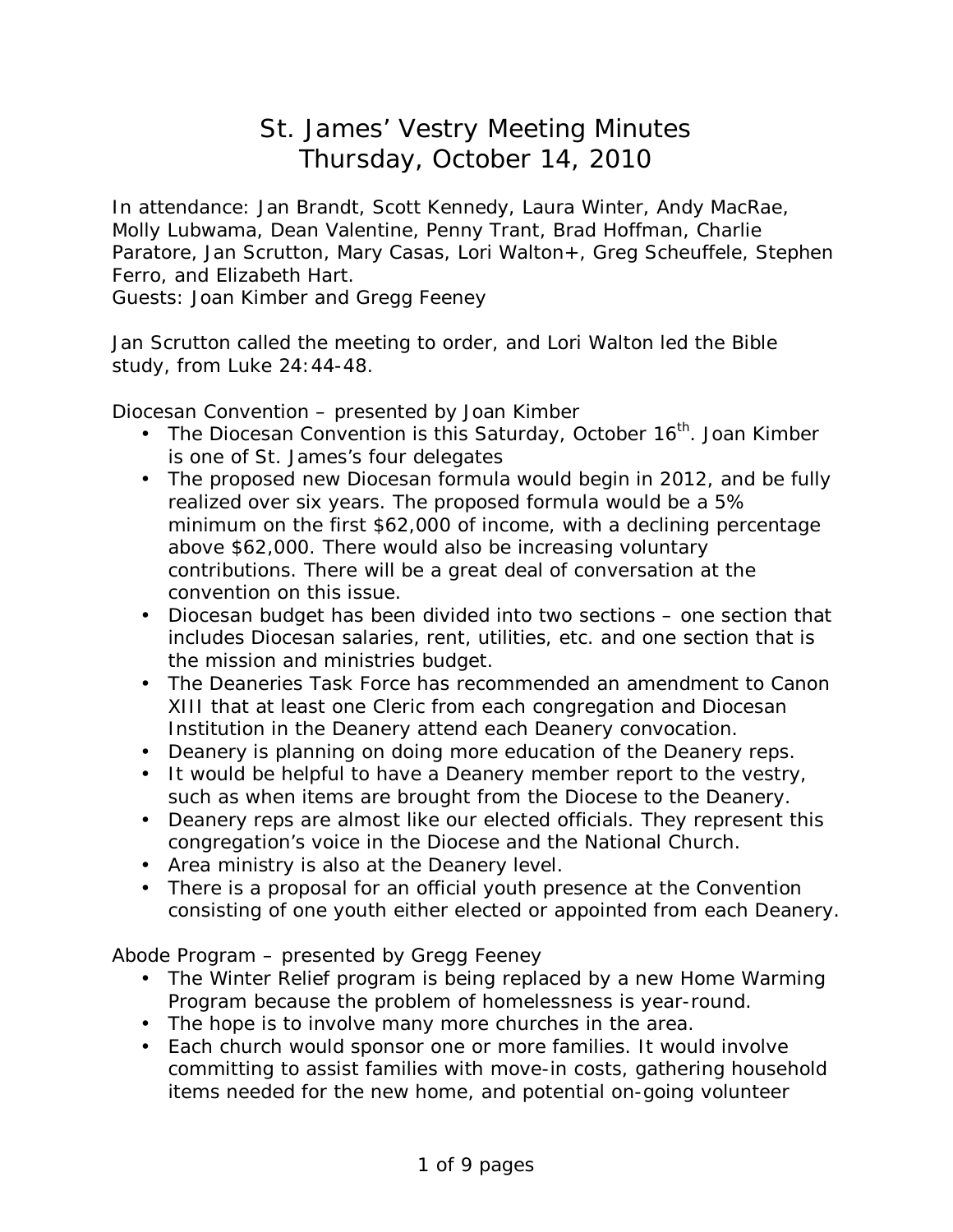support of the family (i.e. tutoring of children, etc.) Abode would service as the go-between between the church and the family.

- The old program helped up to 20 families; the new program with current member churches will be able to help 30 families.
- Constant feedback about the Home Warming program is recommended to keep the congregation invested in the program. Part of the education could include other ways people can "get their hands dirty" such as helping prepare dinners at Sunrise Village.
- Motion was made to participate in the Abode Services Home Warming Program and agree to sponsor one family, with the option to sponsor more than one family at a later date. Moved and seconded. Motion passed.

The minutes of the September 9, 2010 vestry meeting were approved as presented.

Calendar

October 16 – Work party and Diocesan Convention

October 26 – Polling delivery

November 2 – Polling in EB1

November 11 – Vestry meeting

November 18 – Vestry budget meeting at 7 pm

December 5 – Las Posadas, 5-7 pm

January 15, 2011 – Lori Walton's installation, 11 am to 2 pm

January 17 – McCutcheon concert

February 10 – Vestry meeting with current members

February 13 – Annual meeting

February 26 – Vestry retreat, Los Gatos (Dinner evening before at the Casas)

2010 Clergy Housing Allowance – Resolution of the Vestry

Whereas, The Rev. Lori Walton, an ordained minister, has accepted an appointment to serve St. James' Episcopal Church which does not provide a residence for its appointed minister; It is Hereby Resolved, that the housing allowance paid to The Rev. Lori Walton for the year beginning January 1, 2010 and ending December 31, 2010, shall be set at an annual amount of \$23,000, and that it is designated as a rental allowance within the meaning of that term as used in Section of the Internal Revenue Code of 1986.

Treasurer's Report

• Money is down in the Special Interest Account because some of the funds were used for the new stained glass windows/door.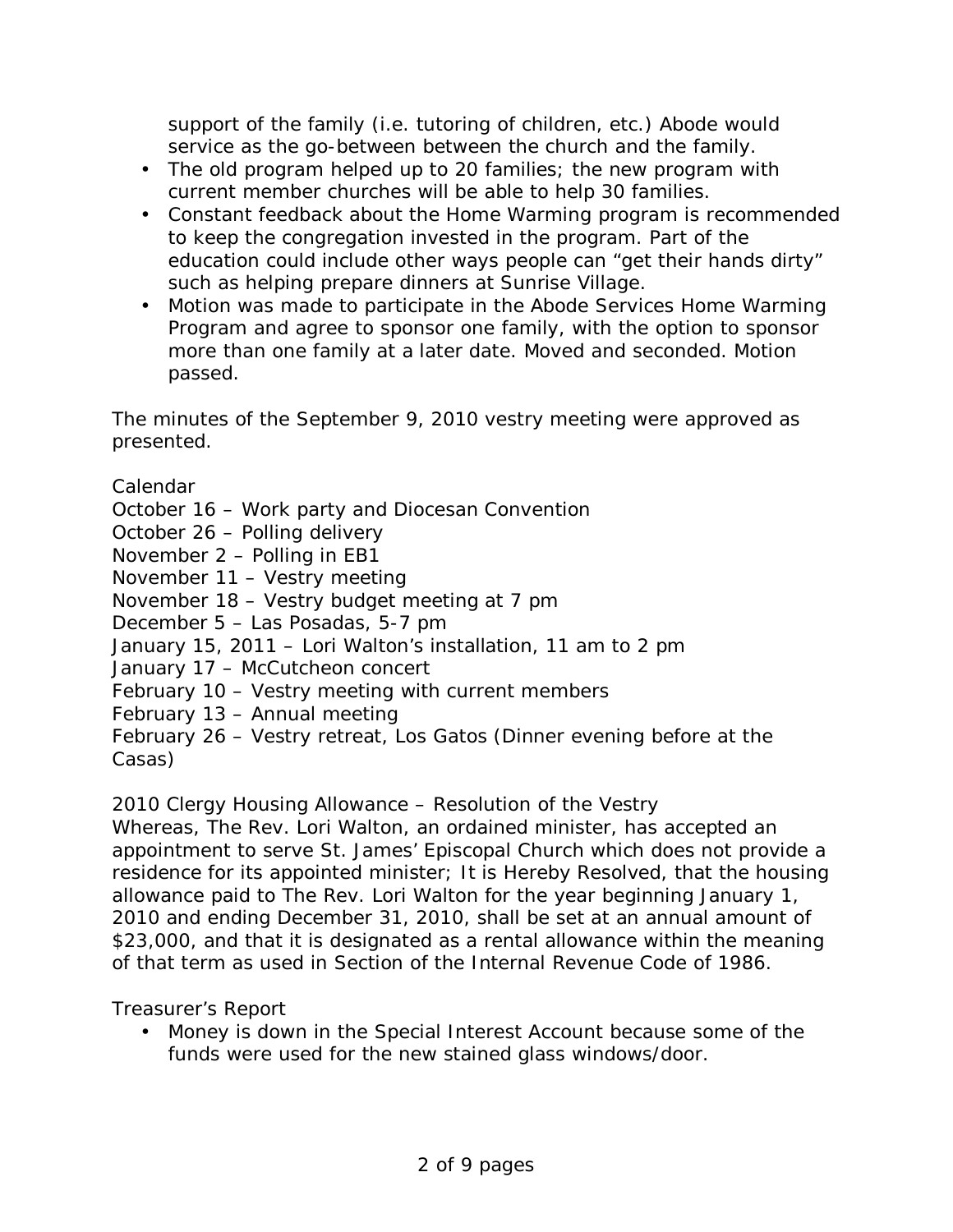- We are about 10% behind on operating fund pledges, and 7% behind on building pledges. We have spent \$7430.50 more in the operating budget than we have brought in.
- It has been requested that in the future, when an appeal for money is made, a deadline be set for accepting donations.
- A Little Church committee has been formed, with Patty Lacy and Scott Kennedy, co-chairs.

### Budget Planning Meeting

- The Budget Planning meeting is November 18 at 7 pm. Dinner will not be provided.
- This is the first chance the vestry will have to consider the budget
- Ministries need to submit something in writing, including amount and reasons why the money is needed. It was suggested that a form be made that includes cluster, contact person, necessary expenses and desired funds.
- Please note there are not a lot of options after necessary expenses are paid.

# RECTOR'S REPORT

**Liturgy** 

- Completed the first two Sundays plus a Sunday evening service.
- Met with Janet Fischer regarding Eucharistic Ministers.
- Lunch with Wednesday 10am Group following service.
- Met with Katherine La Rose to discuss the remainder of Pentecost, Advent, Christmas, and Lessons & Carols.
- Sketched out remainder of Pentecost Season and created service bulletin.
- Outlined Advent services, including Lessons & Carols, Advent I.
- Met with John Maloney regarding Las Posadas Event.
- Chose lessons and communicated such for all Services through Advent.
- Outlined Liturgical calendar for Advent and Christmas.

### Pastoral Care

- Visited one home-bound parishioner (Genore) and visited Barbara and Phil Johnsen.
- Met with two parishioners for spiritual guidance.

### **Stewardship**

- Attended stewardship commission meeting.
- Attended and spoke at three stewardship meals.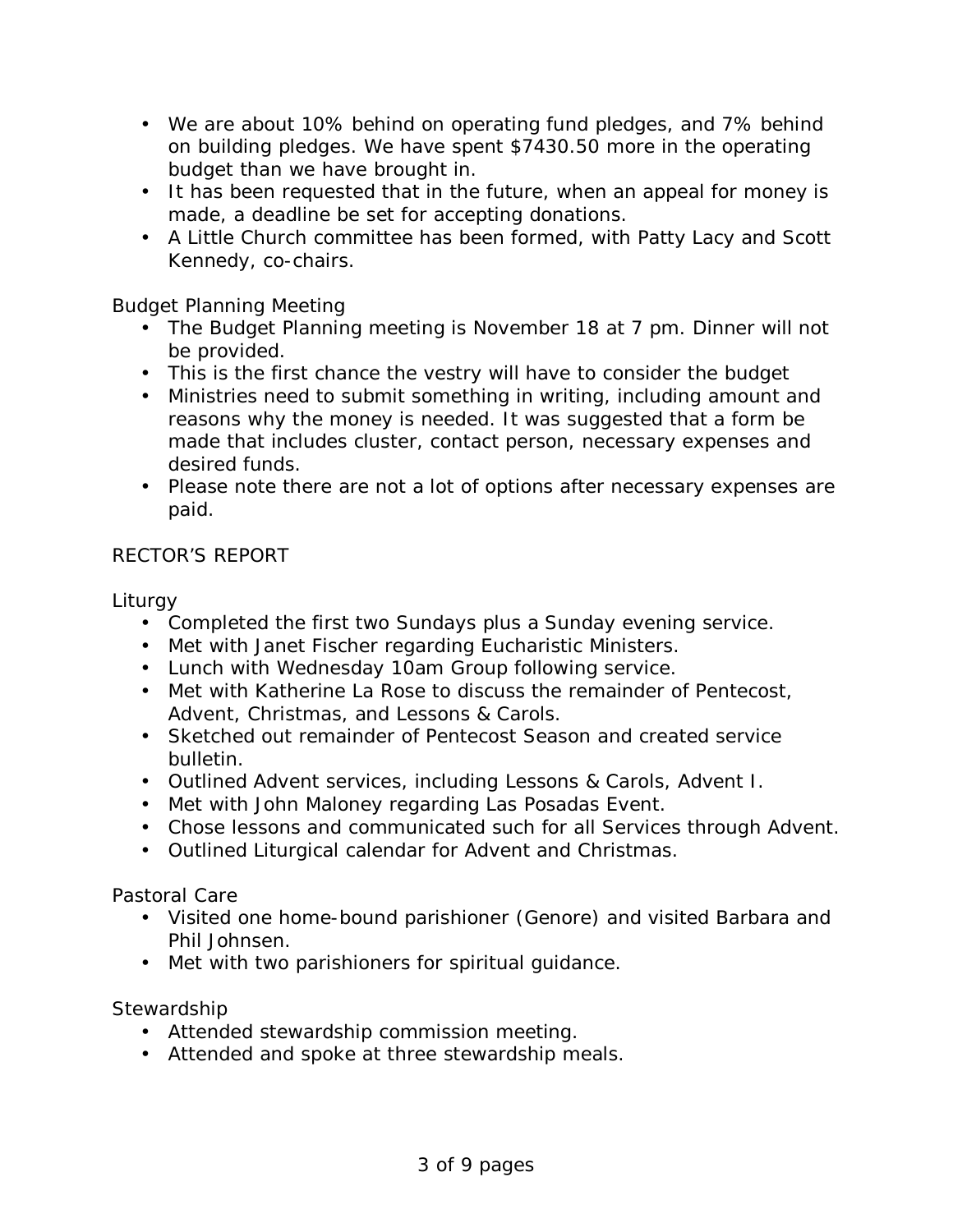Faith Formation

- Met with John Mahoney to get a history/overview.
- Met with Janet Fischer to discuss potential future offerings.

#### **Other**

- Completed Window articles for October and November.
- Met with Lauran Pifke, St. Anne's, to establish connection and begin conversation on sharing resources.
- Attended Southern Alameda clericus lunch.
- Attended Fresh Start
- Met with Jan Scrutton, Sr. Warden to discuss administrative items.
- Met with Lead Team.
- Met with Treasurer, Jan Brandt.
- Worked on Draft Position Description for Parish Administrator/Secretary. (Proposal is 16 hours a week, Tuesday through Friday) Will not hire from our own congregation, because of the potential conflict of interest.

# Calendar Items to Note

- Set installation date for January 15 (Saturday), 11-2.
- On a pre-scheduled retreat October 19 & 20.
- Advent I, Lessons & Carols, November 28
- Christmas Eve, December  $24 4:00$ ,  $7:00$ ,  $10:30$  services
- Christmas Day, December 25 and Christmas I, December 26 10:00am service
- Annual Meeting scheduled for February 13.
- Vestry Retreat Scheduled for Saturday, February 26, with a casual dinner the night before, Friday, February 25.

# CLUSTER REPORTS

### Facilities – as submitted

The Rector's office has been freshened up for Lori's arrival on Friday October 1st. The new paint job was done by Casas Painting, Inc., (superintendent Mary and laborer Al). A big thanks to them for working nights in order to be completed on time and under budget! Also, thanks to Jan Scrutton for shampooing the carpet and furniture. The office looks great! The new computer has been purchased and installed with the necessary components. Thanks to Stephen and Mike for their efforts to that end.

We are still in the process of upgrading the other computers that are needed.

The newly formed Facilities committee had its second meeting last week, and we established a prioritized projects list for the future. This will be very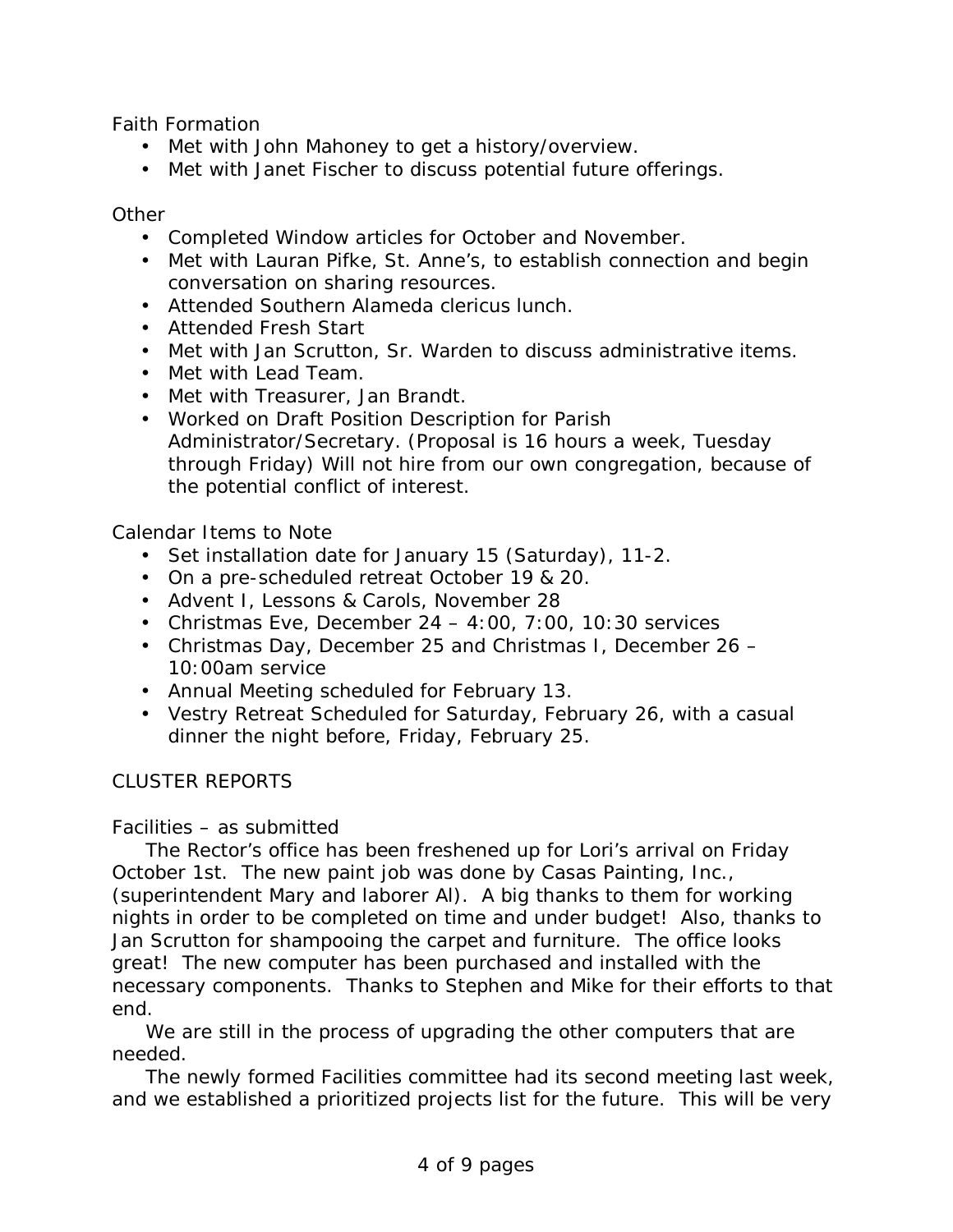helpful for the Facilities Cluster in the months and years ahead. A periodic schedule of maintenance and inspections has also been created, for reference on a regular basis.

Art, the sexton, has worked very hard waxing and buffing the Parish Hall floors, although they may not look like it. The white floors are showing the wear and tear of much activity over the years.

We expect to move forward with the window upgrade project for the Big Church, now that winter is approaching and the old ones are not energy efficient at all.

There are many tasks to be done at this weekend's work party on Saturday, the 16th! If you can pitch in, even if just for a few hours, please come lend a hand between 9:00-1:00.

Scott Kennedy/Facilities

\*\*\*\*\*\*\*\*\*\*

Worship and Christian Formation – as submitted

Since the last vestry meeting, we have had a lovely final service with Kathy, two weeks with Jerry Drino, and have welcomed Lori into the St James' family. The Second Sunday evening service has begun again, along with the Youth Group. Godly Play is back in session each Sunday morning.

Faith Formation on Sunday mornings is going strong in October, with two sessions dealing with history here at St James', a break for Stewardship Sunday, and then a class on "Saints in our Lives" on Halloween morning. The first history class was great – forty-five people attended, and some wonderful stories were shared! The second installment is this coming Sunday. All are welcome.

Since Lori has arrived (Yay!) our focus turns to working with her to share ideas and direction. Janet Fischer as coordinator of the Eucharistic Ministers and Readers, and John Maloney, Chair of the Faith Formation group, have each met with her already. We, the Vestry representatives, will also meet with her as she gets settled in to discuss the other groups within WCF. We look forward to more adventures and excitement as our journey at St James' continues!

Respectfully submitted, Molly and Laura

\*\*\*\*\*\*\*\*\*\*

Congregational Care and Social Ministries – as submitted.

- Have a list of items needed for the food bags:
	- o Cereal boxes Need 1 dozen boxes assorted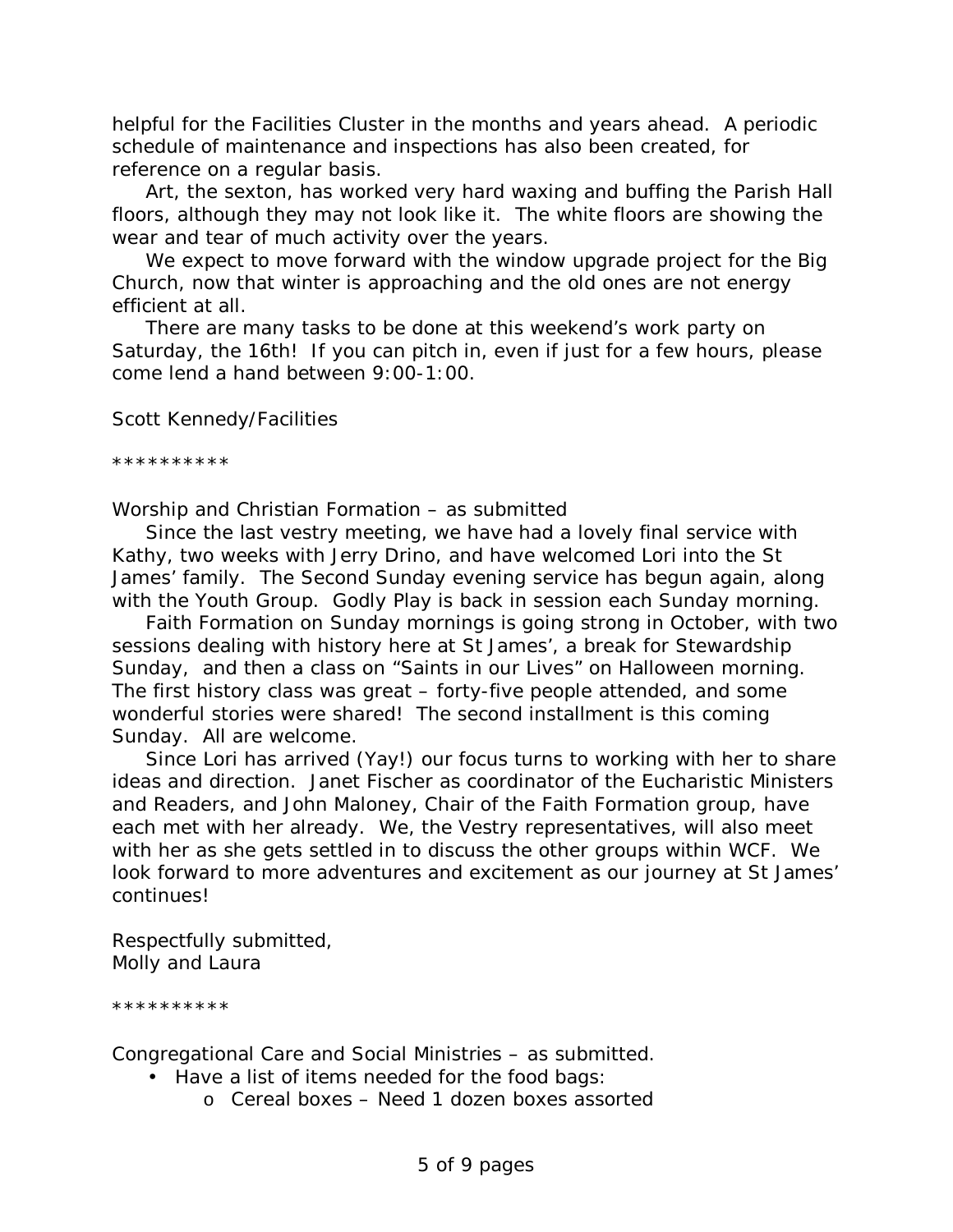- o Pasta Need 1 dozen boxes of pasta
- o Pasta sauce Need 1 dozen jars
- o Canned Meat Need 2 dozen tins 12 chicken, 12 tuna
- $\circ$  Canned fruit Need 2 dozen cans
- o Soup Need 1 dozen cans assorted
- $\circ$  Fruit Cups/Applesauce Need 1 dozen cans of applesauce, half dozen packages of fruit cups
- o Peanut butter/Jelly Need 1 dozen of each or combos, mediumsized jars
- o Granola Bars, Canned Vegetables, Canned Beans No more needed at this time
- o Preference is for self-opening cans, medium sized instead of large

We continue to work with the groups and teams found under our clusters and let them know we are available to support them in their activities.

The groups under our care are basically self sustaining and run on their own time tables, projects and Ministries. Two of the most active Ministries are the:

- Abode feed teams.
- Comforters Guild and Prayer Shawl ministry

We want to especially "THANK" them and THANK all the other Ministries under our cluster for their continued care and love with their service to those who have a need.

We also want to especially say Thank You to Cathy Knotts for her continuing service in guiding the "Shoes for the children" program that collected donations of over \$750.00, this year, to buy shoes for the children at the Abode's Brown road homeless shelter. Thank you Cathy Knotts.

With these groups we continue to work on our yearly goals. We are letting the teams found under our cluster to know we are here to support them and if they need any assistance to contact Andy or I.

We continue to set up bags for the pantry and are planning on putting an article in the Window requesting items for the pantry from the congregation.

We are continuing in the process of gathering information on all the groups that are under the CC & SM Clusters to better be able to support them.

- Congregational Care
	- o Eucharistic Visitors
	- o Healing Ministry
	- o Loss Support Group
	- o Woman's Spirituality
- Social Ministries
	- o ABODE Services
	- o ABODE Services Sunrise Village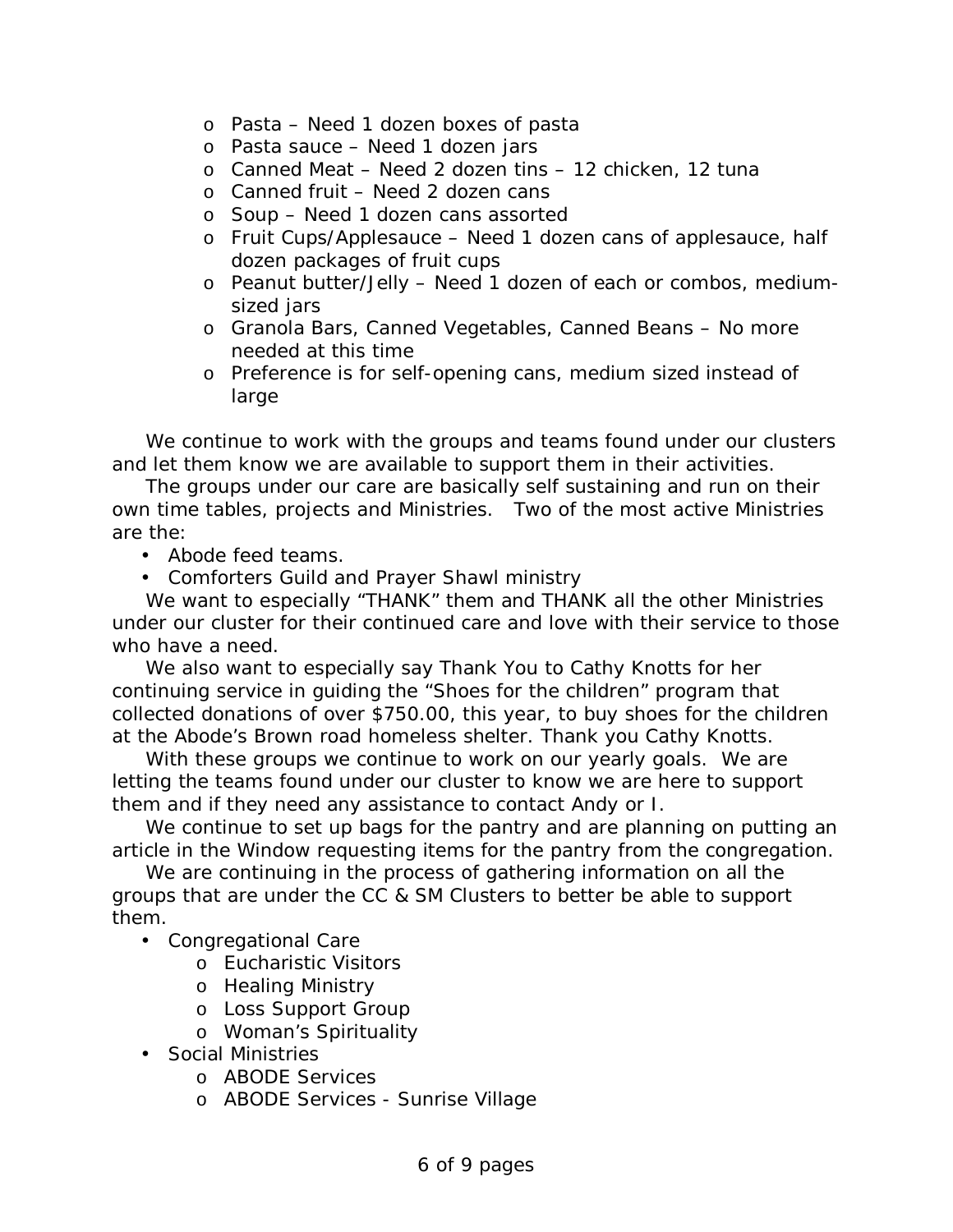- o Abode Services Winter Relief
- o AEMCH An Episcopal Ministry to Convalescent Homes
- o Blood Drives for the Blood Center of the Pacific
- o Centerville Free Dining room
- o Comforters Guild and Prayer Shawl Ministry
- o Walk-a-Rock-athon for Winter relief

We are working with the Stewardship committee to create a video of the groups the Church supports especially those groups through Abode services.

We are working to have this Video ready by spring of 2011 as the Stewardship committee plans to celebrate the "Time and Talent" portion of **Stewardship** 

Thank you, respectfully submitted Andy MacRae and Brad Hoffman CC & SM cluster (09/07/2010)

\*\*\*\*\*\*\*\*\*\*

Communication and Evangelism – as submitted

- 1. Parish Membership Directory: we have been speaking with the 2 big Membership Photo Directory vendors about options / logistics / requirements for their services, we have also polled the congregation in a call for volunteers. At this months vestry we may have time to quickly review the 3 options for doing a Membership directory within the year. Schedule is still pending on this.
- 2. Exterior signage: The old metal sign is being retrieved for assessment on its future. This is the sign that was previously hanging from the small "Episcopal Church Welcomes You" sign. We are considering replacing this metal sign with a new one made from rustproof resin.
- 3. Email groups and formats: Recommendation is to split out current email list to 2 lists, one for 'official' business including prayer requests, and a 2nd for Miscellany such as "Truck for Sale" or "Looking to buy used Computer" emails. We are also testing Yahoo mail server's HTML support to facilitate sending future Official emails in HTML format. We may end up exploring a switch in mail server providers.
- 4. Prayer Request cards: We are running low looking to copy of additional cards within the next week.
- 5. McCutcheon Concert: Sylvia Ma is looking to lead the organizing effort with a vast array of volunteers including the many of the usual suspects from years past. The publicity and marketing effort for McCutcheon is a lot of effort and we will need (more) help this year. That's it for now,

Respectfully,

Greg Scheuffele and Stephen Ferro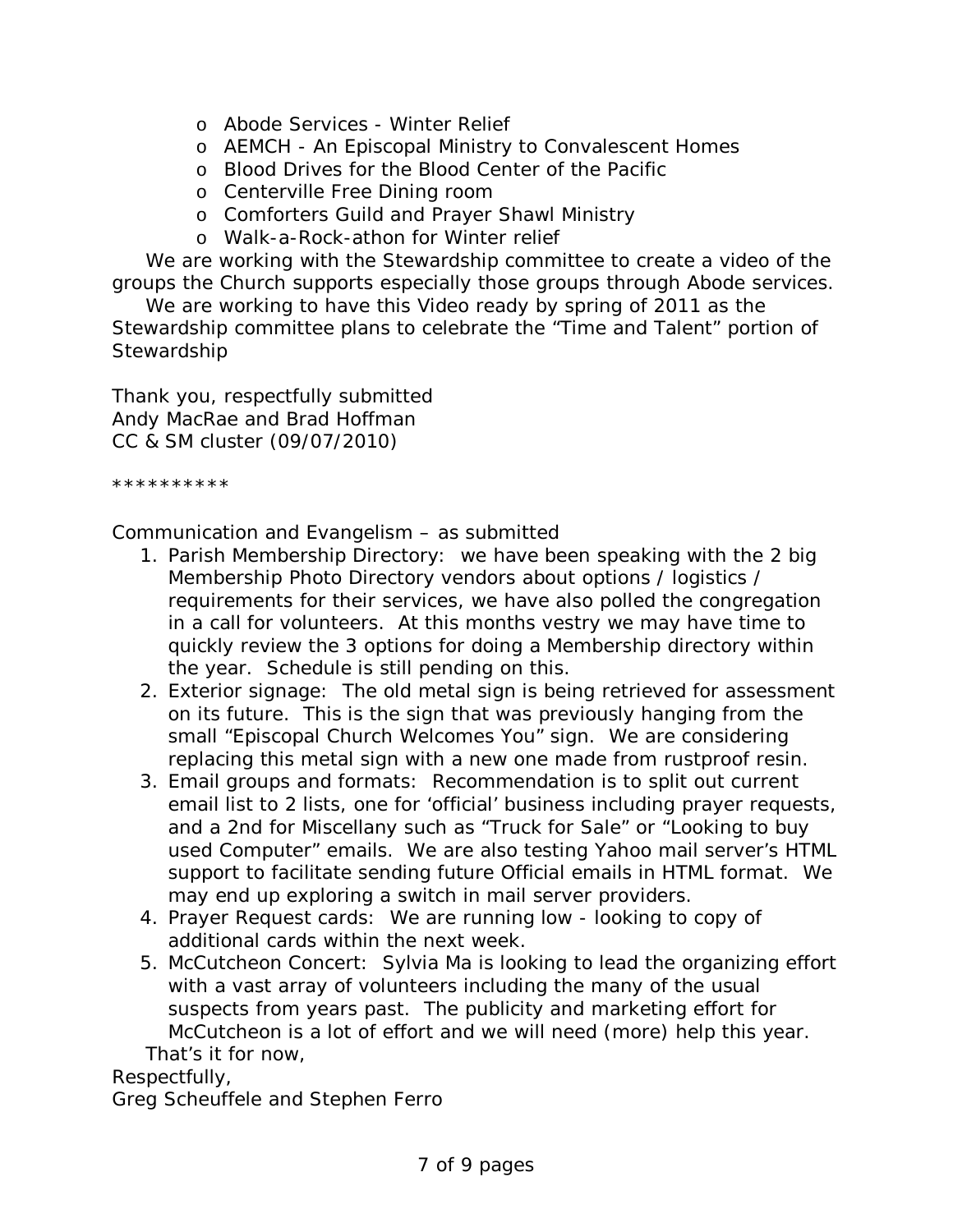#### \*\*\*\*\*\*\*\*\*\*

#### Parish Life – as submitted

Well this time of the year Parish Life slows down and offer our support as needed to other clusters events.

On September 11th Parish Life hosted the "Farewell Party" for Kathy. What a great evening and the turn out was spectacular. Many thanks to everyone who helped with set-up, wonderful and tasty dishes, clean-up and those who were there for anything else that was needed last minute.

#### UPCOMING:

On Halloween, October 31st, special goodie bags will be handed out during Godly Play. We will include some healthier alternatives, Halloween treats, and hand made activity booklets.

Respectfully submitted, penny trant and Dean Valentine

\*\*\*\*\*\*\*\*\*\*

Lead Team Report – as submitted

- The vestry nominating committee will be Scott Kennedy, Penny Trant, Jan Scrutton and Charlie Paratore.
- The committee will be looking towards an election of new vestry members – not just four people nominated.
- Sr. and Jr. Wardens met with Rev. Lori Walton and signed the Letter of Agreement.
- Welcome Committee was formed to help Lori adjust to her new surroundings.
- Stewardship Committee has held three dinners and one luncheon to start the Stewardship Drive. Stewardship/Pledge Sunday will be October 24th.
- A position for an Administrative Assistant is being advertised for Tues-Fri 4hrs per day/16 hr week.
- Volunteer staff are handling front office duties: answering phones, sorting mail, filing. A big thank you to Penny Trant for organizing the green pages and printing the weekly bulletins.
- A meeting was held on Sept. 21st to form a Little Church Committee. This committee will seek professional advice on any repair and maintenance the building requires. The meeting was attended by a dozen people. Scott Kennedy and Patti Lacy volunteered to be Co-